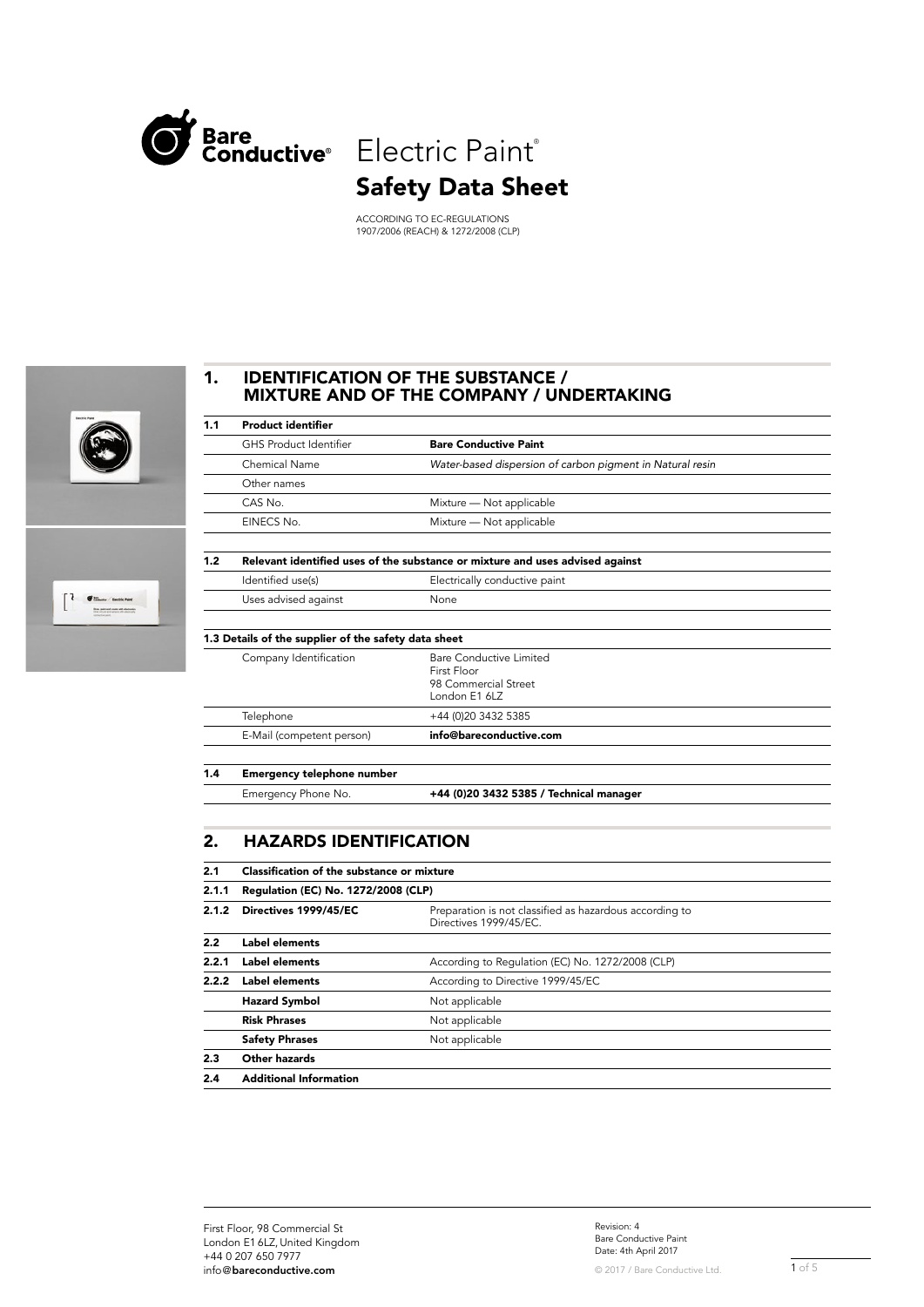#### 3. COMPOSITION / INFORMATION ON INGREDIENTS

#### 3.1 Substances

| EC Classification No. 1272/2008 |              |              |                                                                     |  |
|---------------------------------|--------------|--------------|---------------------------------------------------------------------|--|
| %W/W                            | CAS No.      | EC No.       | Hazard statement(s)                                                 |  |
|                                 | 7732-18-5    | 231-791-2    | Not classified.                                                     |  |
|                                 | Trade secret | Trade secret | Not classified.                                                     |  |
|                                 | Trade secret | Trade secret | Not classified.                                                     |  |
|                                 | Trade secret | Trade secret | Not classified.                                                     |  |
|                                 | Trade secret | Trade secret | Individual levels below<br>1% do not give rise to<br>classification |  |
|                                 |              |              |                                                                     |  |

#### EC Classification No. 67/548/EEC

| Hazard statement(s) | %W/W | CAS No. | EC No. | Classification   |
|---------------------|------|---------|--------|------------------|
| None                |      |         |        | and Risk Phrases |
|                     |      |         |        |                  |

#### 3.2 Substances

For full text of R/H/P phrases see section 16.

# 4. FIRST AID MEASURES

| 4.1 | <b>Description of first aid measures</b>                                            |                                                                                                                                                                |
|-----|-------------------------------------------------------------------------------------|----------------------------------------------------------------------------------------------------------------------------------------------------------------|
|     | Inhalation                                                                          | Remove patient from exposure. Give oxygen if breathing difficult. Apply artificial<br>respiration if necessary. Obtain medical attention if ill effects occur. |
|     | <b>Skin Contact</b>                                                                 | Wash affected skin with plenty of soap and water. Remove contaminated clothing<br>and wash before reuse. Obtain medical attention if ill effects occur.        |
|     | <b>Eye Contact</b>                                                                  | If substance has got into the eyes, immediately wash out with plenty<br>of water for at least 15 minutes. Obtain medical attention.                            |
|     | Ingestion                                                                           | If swallowed, rinse mouth with water (only if the person is conscious).<br>Do not induce vomiting. Obtain medical attention.                                   |
| 4.2 | <b>Most important symptoms</b><br>and effects, both acute<br>and delayed            | Unlikely to cause harmful effects under normal conditions<br>of handling and use.                                                                              |
| 4.3 | Indication of the<br>immediate medical<br>attention and special<br>treatment needed | None                                                                                                                                                           |

#### 5. FIRE-FIGHTING MEASURES

| 5.1 | <b>Extinguishing media</b>                               |                                                                                                                      |
|-----|----------------------------------------------------------|----------------------------------------------------------------------------------------------------------------------|
|     | Suitable Extinguishing Media                             | As appropriate for surrounding fire.                                                                                 |
|     | Unsuitable Extinguishing Media                           | As appropriate for surrounding fire.                                                                                 |
| 5.2 | Special hazards arising<br>from the substance or mixture | Combustion or thermal decomposition will evolve toxic and<br>irritant vapours. (Nitrogen oxides)                     |
|     | <b>Advice for fire-fighters</b>                          | Self-contained breathing apparatus to be worn if involved in fire.<br>Water spray should be used to cool containers. |

## 6. ACCIDENTAL RELEASE MEASURES

| 6.1 | Personal precautions,<br>protective equipment and<br>emergency procedures | Put on protective clothing.                                                                                                                                            |
|-----|---------------------------------------------------------------------------|------------------------------------------------------------------------------------------------------------------------------------------------------------------------|
| 6.2 | <b>Environmental precautions</b>                                          | Do not allow to enter drains, sewers or watercourses. If substance has entered a<br>watercourse or sewer advise police and water authority.                            |
| 6.3 | <b>Methods and material for</b><br>containment and cleaning up            | Adsorb spillages onto sand, earth or any suitable adsorbent material.<br>Transfer to a lidded container for disposal. Clean area afterward with water and<br>detergent |
| 6.4 | Reference to other sections                                               | See Section: 8 (Exposure controls / PPE) & 13 (Disposal)                                                                                                               |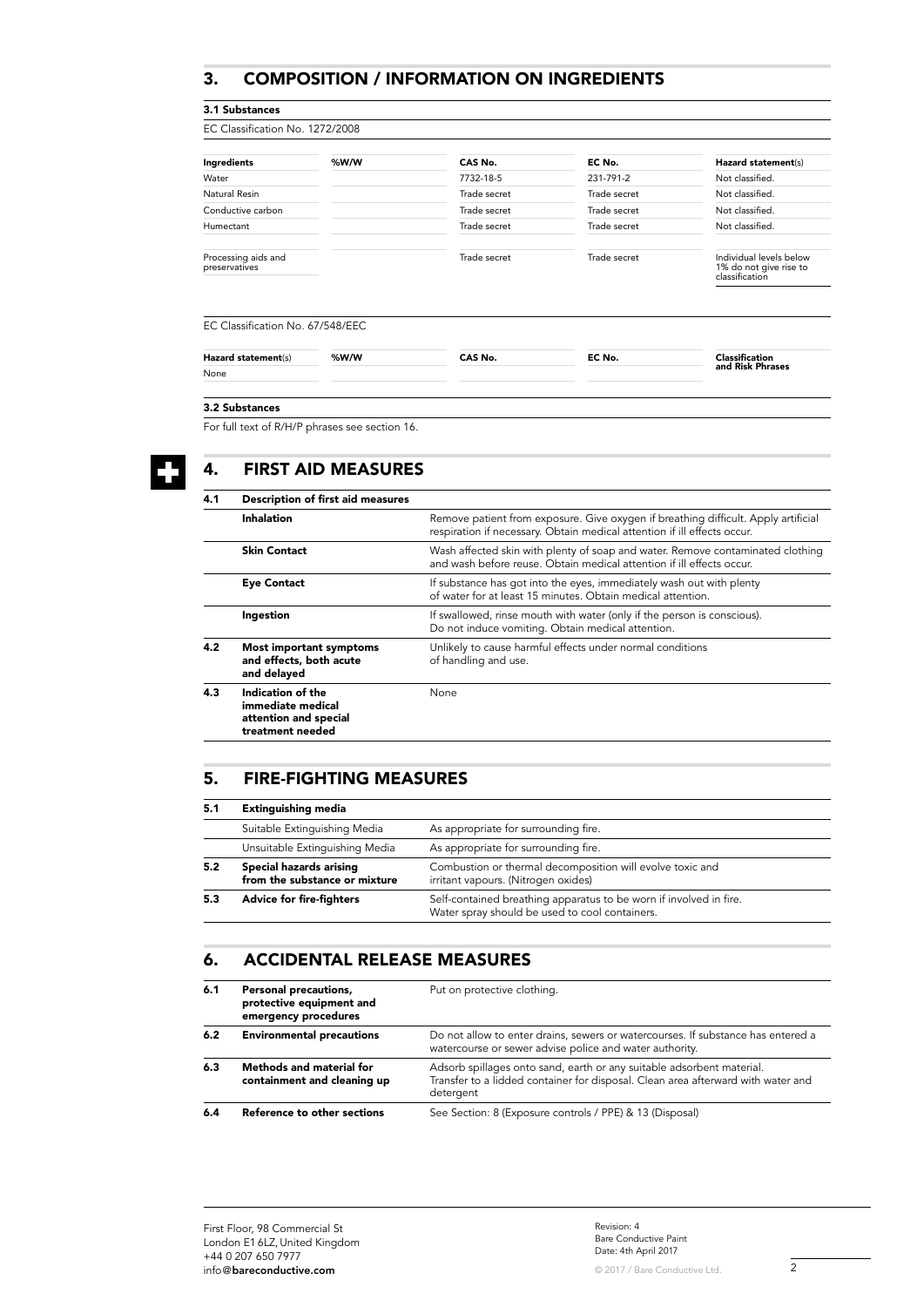#### 7. HANDLING AND STORAGE

| 7.1 | Precautions for safe handling                                   | Avoid contact with skin and eyes. Natural ventilation is adequate.            |  |
|-----|-----------------------------------------------------------------|-------------------------------------------------------------------------------|--|
| 7.2 | Conditions for safe storage,<br>including any incompatibilities | Keep in the original container in a cool, dry place.                          |  |
|     | Storage Temperature                                             | Maximum temperature 25 degC. Product may be refrigerated<br>but do not freeze |  |
|     | Storage Life                                                    | Six months at 25 degC. After opening, use within two months                   |  |
|     | Incompatible materials                                          | Strong oxidising agents.                                                      |  |
|     | Other information                                               | Product may settle on storage<br>Stir thoroughly before use                   |  |

#### 8. EXPOSURE CONTROLS / PERSONAL PROTECTION

| 8.1   | <b>Control parameters</b>                        |                                                                                                                                                             |  |
|-------|--------------------------------------------------|-------------------------------------------------------------------------------------------------------------------------------------------------------------|--|
| 8.1.1 | <b>Occupational Exposure Limits</b>              | <b>WEL: Workplace Exposure Limit (UK HSE EH40)</b>                                                                                                          |  |
|       | LTEL (8 hr TWA mg/m <sup>3</sup> )               | Not listed                                                                                                                                                  |  |
|       | LTEL $(8 \text{ hr} \text{ TWA} \text{ mg/m}^3)$ | Not listed                                                                                                                                                  |  |
| 8.2   | <b>Exposure controls</b>                         |                                                                                                                                                             |  |
| 8.2.1 | Appropriate engineering controls                 | Ventilation recommended. Follow the principles of good occupational hygiene to<br>control personal exposures.                                               |  |
| 8.2.2 | Personal protection equipment                    |                                                                                                                                                             |  |
|       | Eye/face protection                              | Safety spectacles recommended.                                                                                                                              |  |
|       | Skin protection<br>(Hand protection/ Other).     | Plastic or rubber gloves recommended                                                                                                                        |  |
|       | Respiratory protection                           | No personal respiratory protective equipment normally required.                                                                                             |  |
|       | Other                                            | General hygiene measures for the handling of chemicals are applicable. Wash<br>hands before breaks and after work. Wash contaminated clothing before reuse. |  |
| 8.2.3 | <b>Environmental Exposure</b><br><b>Controls</b> | Do not allow to enter drains, sewers or watercourses.                                                                                                       |  |

#### 9. PHYSICAL AND CHEMICAL PROPERTIES.

| 9.1 | Information on basic physical and chemical properties (Solution) |                                       |  |
|-----|------------------------------------------------------------------|---------------------------------------|--|
|     | Appearance                                                       | Liquid                                |  |
|     | Colour                                                           | Black                                 |  |
|     | Odour                                                            | Slight                                |  |
|     | Odour Threshold (ppm)                                            | Not applicable                        |  |
|     | pH (Value)                                                       | $5 - 7$                               |  |
|     | Melting Point (°C) /<br>Freezing Point (°C)                      | Approx -10 degC                       |  |
|     | Boiling point/boiling range (°C)                                 | Approx 102 - 105 degC                 |  |
|     | Flash Point (°C) [Closed cup]                                    | Not applicable. (Not combustible)     |  |
|     | Evaporation rate (Water = 1)                                     | $\mathbf{1}$                          |  |
|     | <b>Explosive limit ranges</b>                                    | Not applicable                        |  |
|     | Vapour Pressure (mmHg)                                           | 17 mmHg at 20 degC (Water)            |  |
|     | <b>Vapour Density (Air=1)</b>                                    | Not applicable                        |  |
|     | Density (g/ml)                                                   | $1.2 - 1.25$ at 25 degC               |  |
|     | <b>Solubility (Water)</b>                                        | Partially soluble                     |  |
|     | Solubility (Other)                                               | Partially soluble in organic solvents |  |
|     | <b>Partition Coefficient</b><br>(n-Octanol/water)                | Not applicable                        |  |
|     | Auto Ignition Temperature (°C)                                   | Not applicable                        |  |
|     | Decomposition Temperature (°C)                                   | > 100 degC (Partly Evaporates)        |  |
|     | <b>Viscosity</b>                                                 | Viscous liquid                        |  |
|     | <b>Explosive properties</b>                                      | Not explosive                         |  |
|     | <b>Oxidising properties</b>                                      | Not oxidising                         |  |
|     | $\sim$ $\sim$ $\sim$ $\sim$ $\sim$                               |                                       |  |

9.2 Other information

3 3 3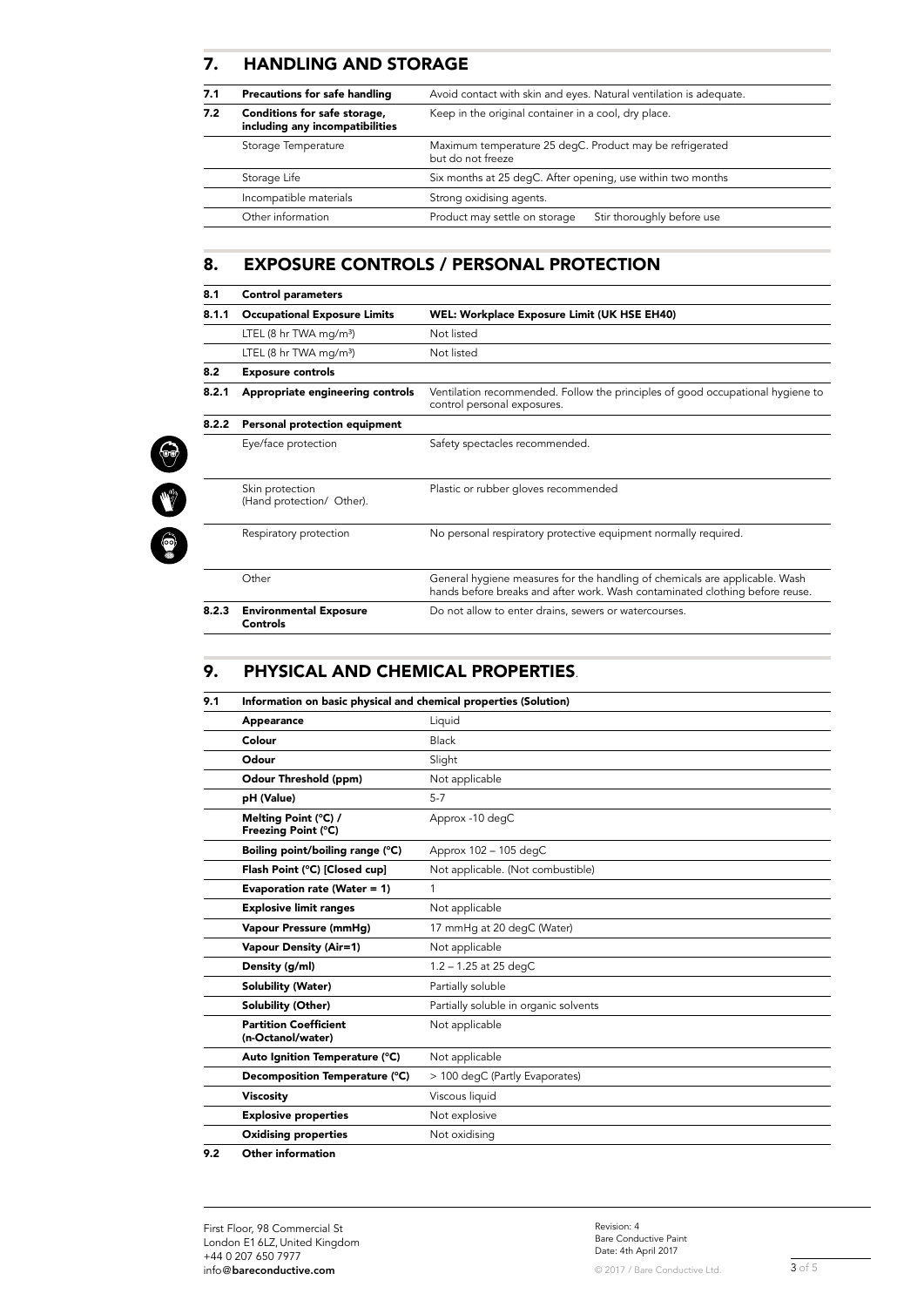#### 10. STABILITY AND REACTIVITY

| 10.1 | Reactivity                                                   | Oxidises                                                               |
|------|--------------------------------------------------------------|------------------------------------------------------------------------|
| 10.2 | <b>Chemical stability</b>                                    | Stable under normal conditions                                         |
| 10.3 | <b>Possibility of hazardous reactions</b>                    | Possibility of highly exothermic reaction with strong oxidizing agents |
| 10.4 | <b>Conditions to avoid</b>                                   | High temperatures                                                      |
| 10.5 | Incompatible materials                                       | Strong oxidising agents                                                |
| 10.6 | <b>Hazardous Decomposition</b><br>Product(s) Nitrogen oxides |                                                                        |

# 11. TOXICOLOGICAL INFORMATION

| 11.1 | Information on toxicological effects                 |                                                                                                        |
|------|------------------------------------------------------|--------------------------------------------------------------------------------------------------------|
|      | 11.1.1 Substances                                    |                                                                                                        |
|      | <b>Acute toxicity</b>                                |                                                                                                        |
|      | Ingestion                                            | LD50 :>10 000 mg/kg (rat) (Calculated as product)                                                      |
|      | Inhalation (4 hrs)                                   | Not applicable                                                                                         |
|      | Skin Contact                                         | LD50 :> 10 000 mg/kg (rabbit) (Calculated as product)                                                  |
|      | Skin corrosion / irritation                          | Unlikely to cause skin irritation                                                                      |
|      | Serious eye damage / irritation                      | Product is slightly irritant to eyes. Contains low concentrations<br>(< 0.5%) of corrosive ingredients |
|      | Respiratory or skin sensitization                    | Product is not sensitizing                                                                             |
|      | <b>Mutagenicity</b>                                  | There is no evidence of mutagenic potential                                                            |
|      | Carcinogenicity                                      | No evidence of carcinogenicity                                                                         |
|      | <b>Reproductive toxicity</b>                         | No evidence of reproductive toxicity                                                                   |
|      | <b>STOT-single exposure</b>                          | <b>Inhalation:</b> Irritation of the respiratory tract. Coughing.<br>Unlikely route of exposure.       |
|      |                                                      | <b>Ingestion:</b> Nausea, vomiting                                                                     |
|      | <b>STOT-repeated exposure</b><br>$(91 \text{ days})$ | $NOAEL > 10000 mg/kg/day(rat)(Calculated as product)$                                                  |
| 11.2 | Other information                                    |                                                                                                        |

#### 12. ECOLOGICAL INFORMATION

| 12.1 | Toxicity                                          |                                                           |
|------|---------------------------------------------------|-----------------------------------------------------------|
|      | (Fish) (96hrs)                                    | $LC50 > 1000$ mg/l (Calculated as product)                |
|      | (Daphnia magna) (48hrs)                           | $EC50 > 1000$ mg/l (Calculated as product)                |
|      | (Algae) (72hrs)                                   | EC50 > 1 000 mg/l (Calculated as product)                 |
| 12.2 | Persistence and degradability                     | The organic ingredients are Biodegradable                 |
| 12.3 | <b>Bioaccumulative potential</b><br>$(96$ hrs $)$ | The product has no potential for bioaccumulation.         |
| 12.4 | Mobility in soil                                  | The substance is predicted to have high mobility in soil. |
| 12.5 | <b>Results of PBT and</b><br>vPvB assessment      | Not classified as PBT or vPvB.                            |

#### 13. DISPOSAL CONSIDERATIONS

| 12.6 | Other adverse effects         |                                                                                                                                                                                         |
|------|-------------------------------|-----------------------------------------------------------------------------------------------------------------------------------------------------------------------------------------|
| 13.2 | <b>Additional Information</b> | The waste is considered to be non hazardous.                                                                                                                                            |
| 13.1 | Waste treatment methods       | Do not empty into drains. Dispose of this material and its container at waste<br>collection centre. Dried paint may be disposed of by landfill in accordance with<br>local regulations. |

#### 14. TRANSPORT INFORMATION

| 14.1 | Land transport (ADR/RID)<br>UN number  | Not classified as dangerous for transport. |
|------|----------------------------------------|--------------------------------------------|
| 14.2 | Sea transport (IMDG)<br>UN number      | Not classified as dangerous for transport. |
| 14.3 | Air transport (ICAO/IATA)<br>UN number | Not classified as dangerous for transport. |